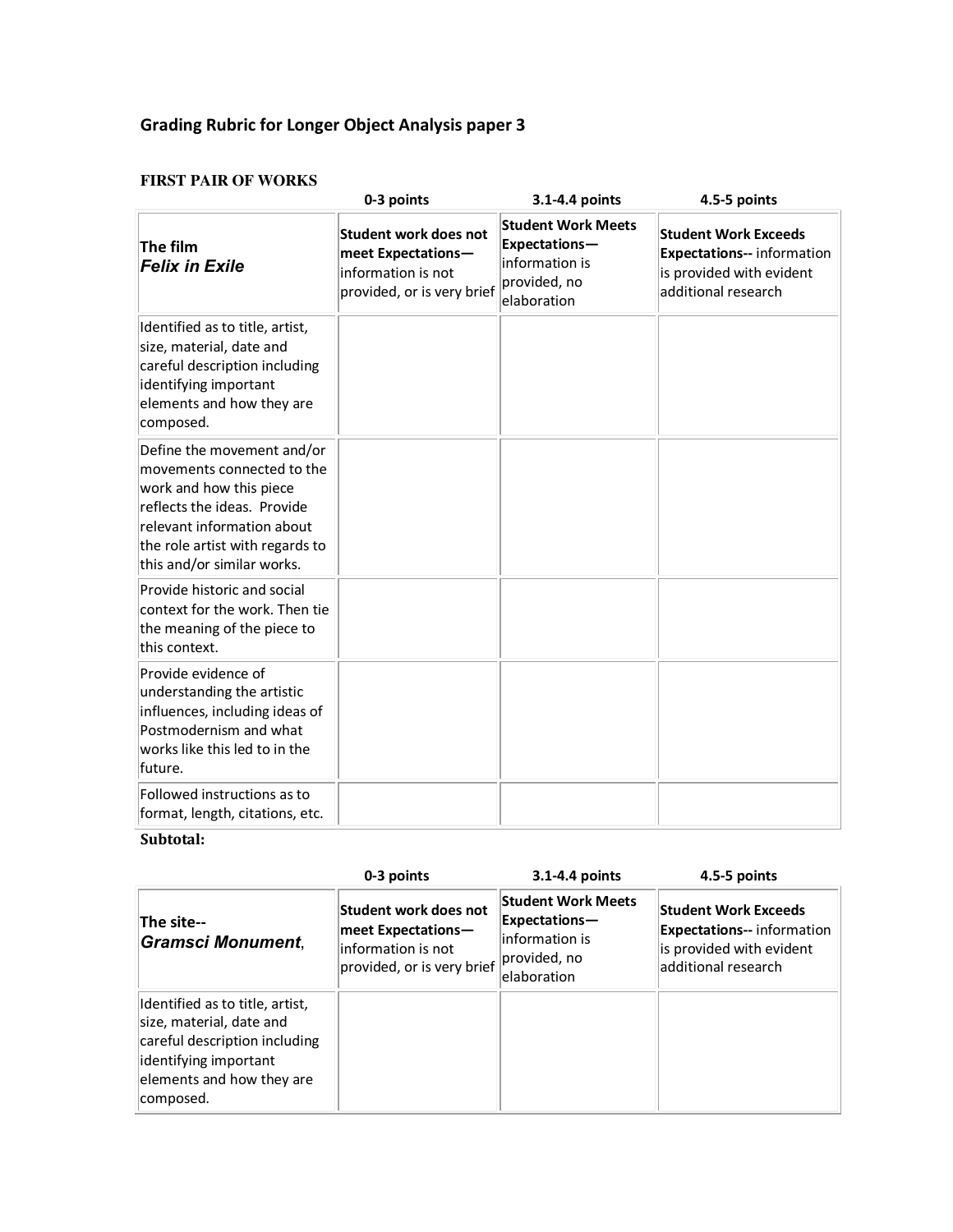| Define the movement and/or<br>movements connected to the<br>work and how this piece<br>reflects the ideas. Provide<br>relevant information about<br>the role artist with regards to<br>this and/or similar works. |  |  |
|-------------------------------------------------------------------------------------------------------------------------------------------------------------------------------------------------------------------|--|--|
| Provide historic and social<br>context for the work. Then tie<br>the meaning of the piece to<br>this context.                                                                                                     |  |  |
| Provide evidence of<br>understanding the artistic<br>influences, including ideas of<br>Postmodernism and what<br>works like this led to in the<br>lfuture.                                                        |  |  |
| Followed instructions as to<br>format, length, citations, etc.                                                                                                                                                    |  |  |

# Subtotal:

| Compare and contrast the<br>pieces--- similarities and<br>differences |  |  |
|-----------------------------------------------------------------------|--|--|
|                                                                       |  |  |

# TOTAL POINTS FOR FIRST TWO\_\_\_\_\_\_\_\_\_\_\_\_\_

#### **SECOND PAIR OF WORKS**

|                                                                                                                                                                 | 0-3 points                                                                                      | 3.1-4.4 points                                                                              | 4.5-5 points                                                                                                        |
|-----------------------------------------------------------------------------------------------------------------------------------------------------------------|-------------------------------------------------------------------------------------------------|---------------------------------------------------------------------------------------------|---------------------------------------------------------------------------------------------------------------------|
| The painting<br><b>Tan Tan Bo Buking-</b><br>la.k.a. Gero Tan                                                                                                   | Student work does not<br>meet Expectations-<br>information is not<br>provided, or is very brief | <b>Student Work Meets</b><br>Expectations-<br>information is<br>provided, no<br>elaboration | <b>Student Work Exceeds</b><br><b>Expectations-- information</b><br>is provided with evident<br>additional research |
| Identified as to title, artist,<br>size, material, date and<br>careful description including<br>identifying important<br>elements and how they are<br>composed. |                                                                                                 |                                                                                             |                                                                                                                     |
| Define the movement and/or<br>movements connected to the<br>work and how this piece<br>reflects the ideas. Provide                                              |                                                                                                 |                                                                                             |                                                                                                                     |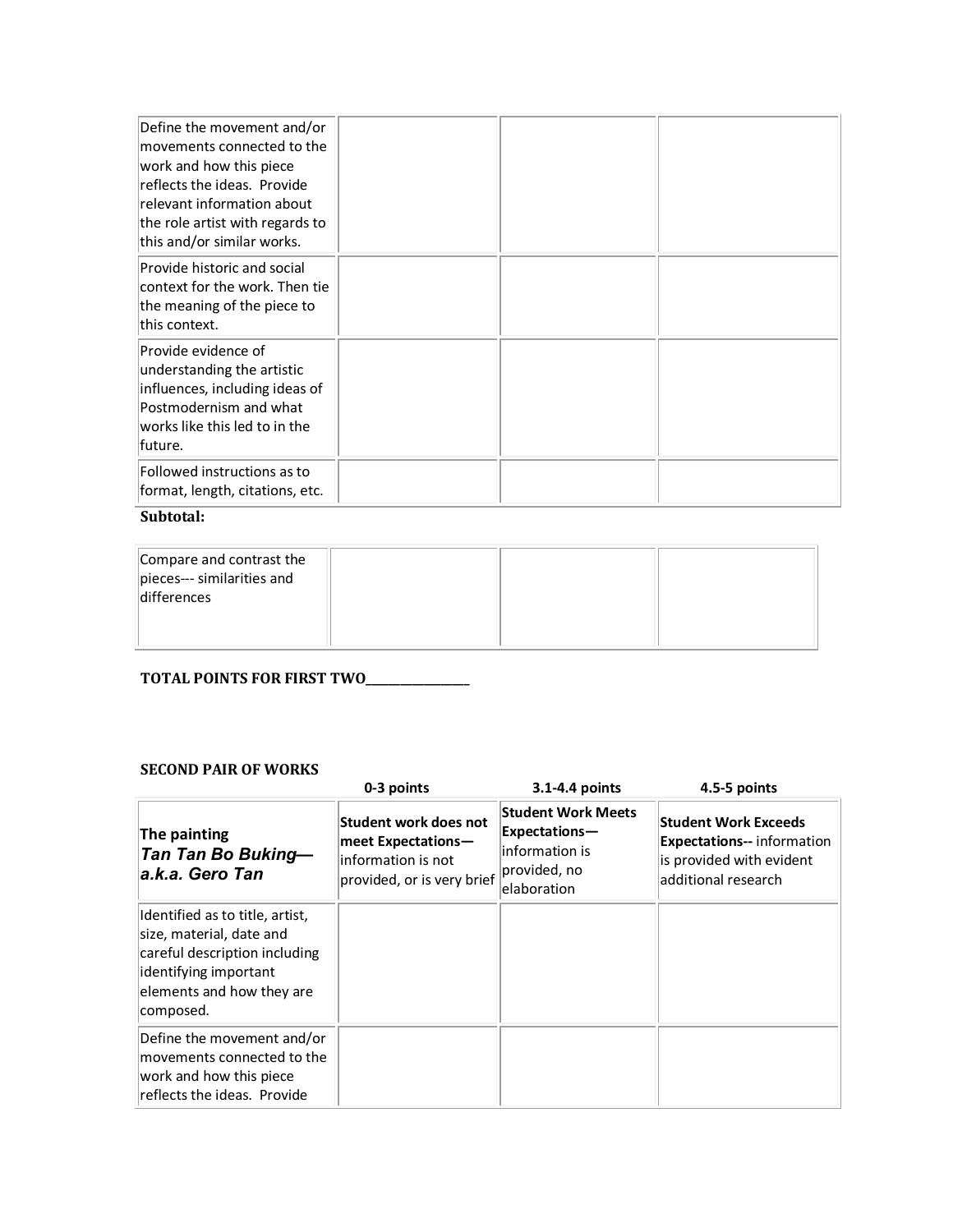| relevant information about<br>the role artist with regards to<br>this and/or similar works.                                                                |  |  |
|------------------------------------------------------------------------------------------------------------------------------------------------------------|--|--|
| Provide historic and social<br>context for the work. Then tie<br>the meaning of the piece to<br>this context.                                              |  |  |
| Provide evidence of<br>understanding the artistic<br>influences, including ideas of<br>Postmodernism and what<br>works like this led to in the<br>lfuture. |  |  |
| Followed instructions as to<br>format, length, citations, etc.                                                                                             |  |  |

## **Subtotal:**

|                                                                                                                                                                                                                   | 0-3 points                                                                                      | 3.1-4.4 points                                                                              | 4.5-5 points                                                                                                        |
|-------------------------------------------------------------------------------------------------------------------------------------------------------------------------------------------------------------------|-------------------------------------------------------------------------------------------------|---------------------------------------------------------------------------------------------|---------------------------------------------------------------------------------------------------------------------|
| The installation--<br><b>My Complement, My</b><br><b>Enemy, My Oppressor,</b><br><b>My Love</b>                                                                                                                   | Student work does not<br>meet Expectations-<br>information is not<br>provided, or is very brief | <b>Student Work Meets</b><br>Expectations-<br>information is<br>provided, no<br>elaboration | <b>Student Work Exceeds</b><br><b>Expectations-- information</b><br>is provided with evident<br>additional research |
| Identified as to title, artist,<br>size, material, date and<br>careful description including<br>identifying important<br>elements and how they are<br>composed.                                                   |                                                                                                 |                                                                                             |                                                                                                                     |
| Define the movement and/or<br>movements connected to the<br>work and how this piece<br>reflects the ideas. Provide<br>relevant information about<br>the role artist with regards to<br>this and/or similar works. |                                                                                                 |                                                                                             |                                                                                                                     |
| Provide historic and social<br>context for the work. Then tie<br>the meaning of the piece to<br>this context.                                                                                                     |                                                                                                 |                                                                                             |                                                                                                                     |
| Provide evidence of<br>understanding the artistic<br>influences, including ideas of<br>Postmodernism and what<br>works like this led to in the<br>future.                                                         |                                                                                                 |                                                                                             |                                                                                                                     |